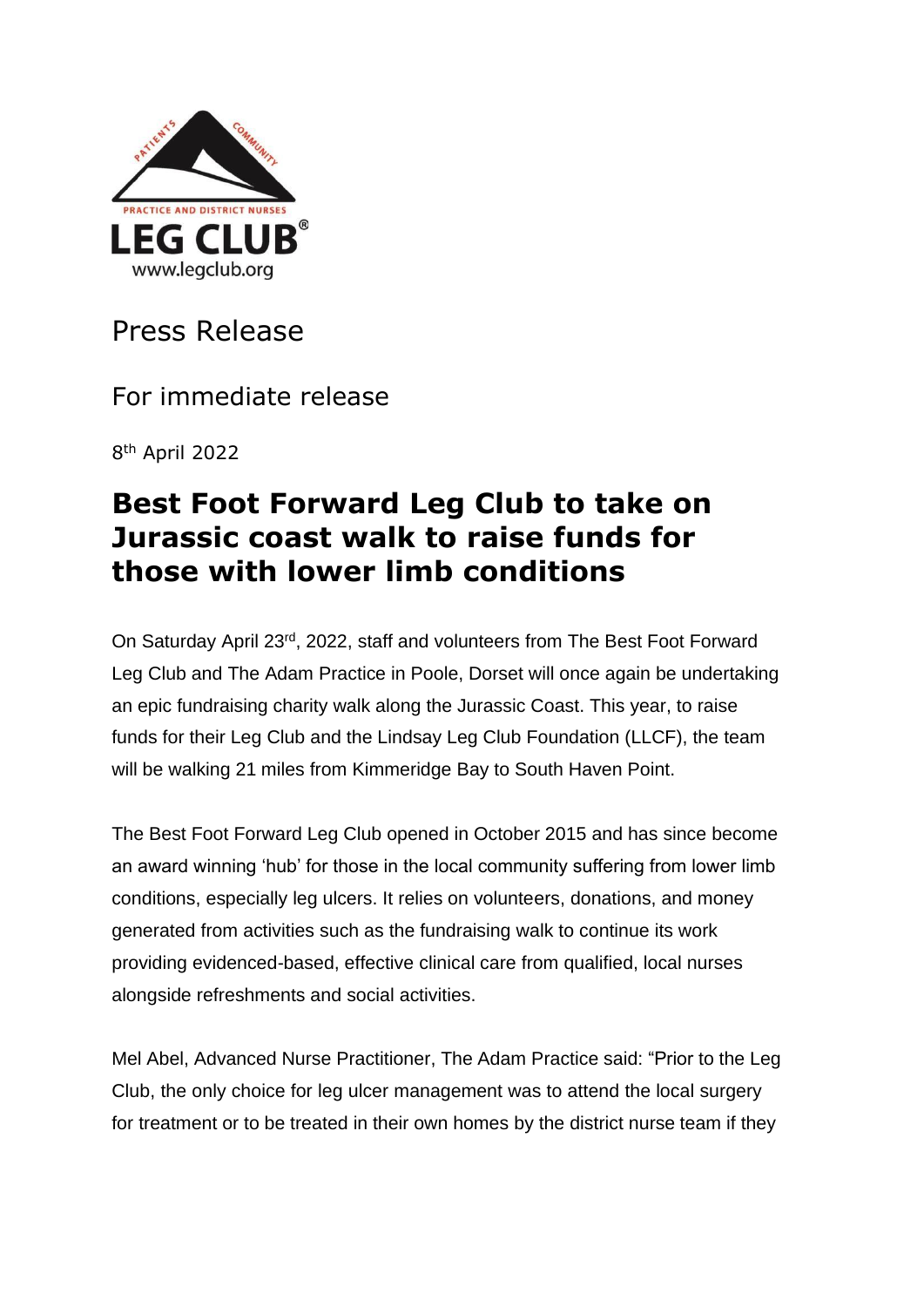had mobility problems. This often led to isolation and loneliness, leaving patients with a feeling of poor self-esteem and low mood.

She continued: "Instead, the Leg Club model of care has reignited their selfesteem and allows those with lower limb conditions take control of their own care."

One Best Foot Forward Leg Club member said: "This is a fantastic and innovative Club. I enjoy attending and leave with a smile."

While another stated: "It is a friendly service and offers more than getting my legs looked after as I get to meet people with similar conditions."

This is not the first fundraising walk along the Jurassic Coast undertaken by the Best Foot Forward team. They first completed the challenge in 2019 and it has now become an annual event, with the team aiming to eclipse the previous year's total with each trek.

To support the Best Foot Forward Leg Club team please donate at The Lindsay Leg Club Foundation CAF Donate page: https://cafdonate.cafonline.org/18977#!/DonationDetails

To find out more about how Best Foot Forward Leg Club operates and when it is open visit: https:/[/www.adampractice.co.uk/clinics-and-services/services/the](http://www.adampractice.co.uk/clinics-and-services/services/the-)adam-practice-leg-club/

## **Notes to editors:**

1) Leg ulcers (and other chronic leg problems like lymphoedema) can affect people at any age but are particularly common in people over 60. At present, over 80 per cent of all leg ulcers are treated in the individuals' own homes by district nurses or by practice nurses in GP surgeries. However, people often find it difficult to adhere to treatment plans, or to maintain the preventive measures needed to avert recurrence of the ulcer. Many leg ulcers consequently reoccur or remain unhealed for many months or even years.